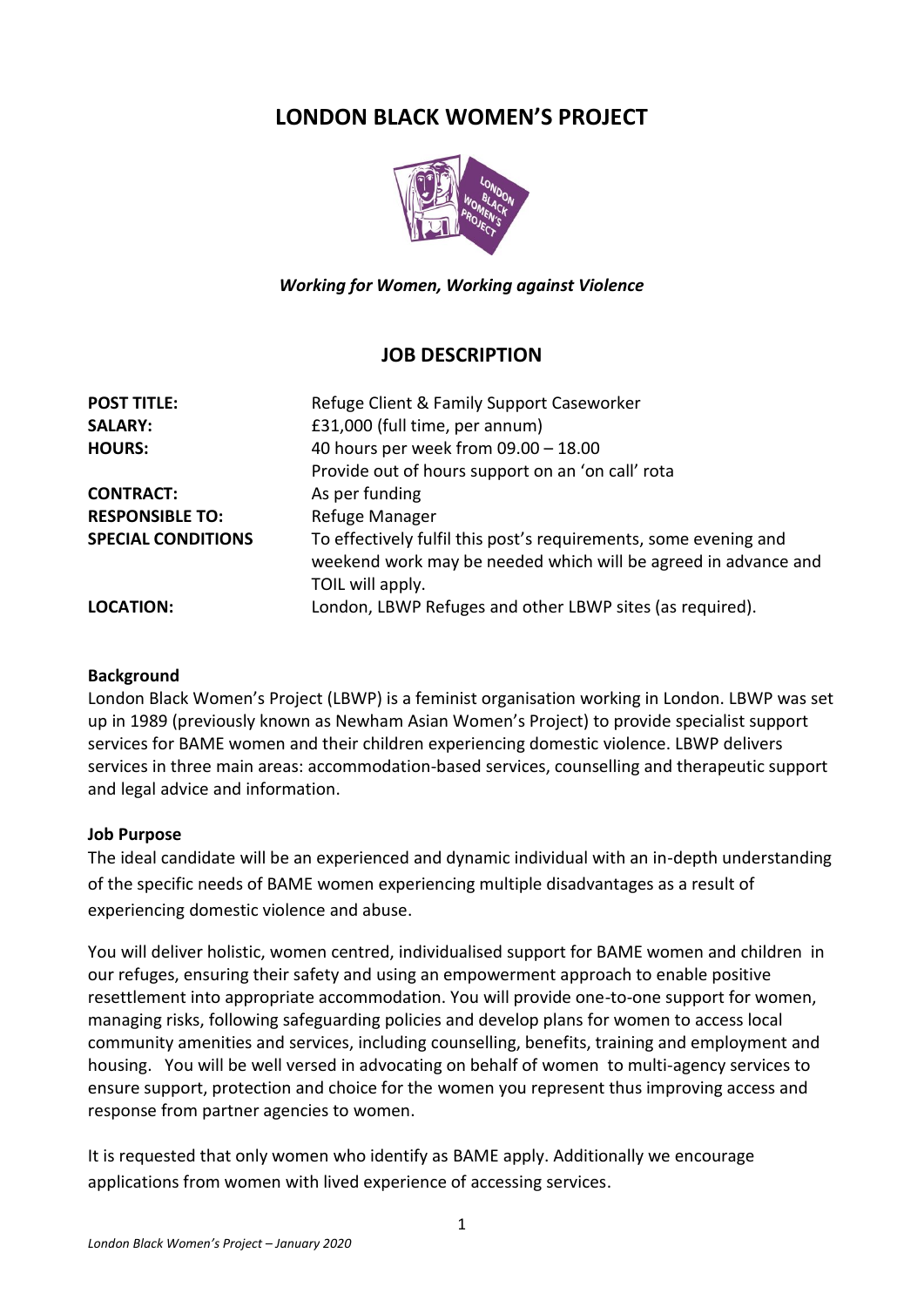### **Key Responsibilities**

- To have key responsibility in the referral and reception of BAME women and children into the refuges by documenting who is being referred, initial in-take and assessment of the referral and matching women and children to the space available ensuring that the Equality Policy of LBWP is met.
- **Develop comprehensive, women-centred support plans that are reviewed on a quarterly** basis and actions that are reviewed weekly during key work sessions. Document and record all support, needs and risks and any other action and intervention using LBWP's case management systems, policies and practices e.g. Safe Lives risk assessment.
- Support women to access financial support, for example by completing housing benefit and other benefits forms.
- To provide individualised woman-centred, holistic. empowerment-based support for women that enables their healing and progression into safe housing and resettlement.
- To monitor the referrals taken and refused including reason for refusal and make this data available to the Refuge Manager for quarterly monitoring.
- Ensure that Residents' meetings are user-led, organised, attended and minuted to a good standard and develop innovative ways of engaging women do develop user voice.
- **Provide a range of internal and signpost to external creative, empowering and educational** activities and groups e.g. ESOL classes, employment advice, budgeting support, therapeutic support.
- **E** Represent women and advocate on their behalf when dealing with outside agencies such as the Housing department, Police, DSS, Solicitors, Social Services, Health Professionals, and all other relevant agencies.
- Work pro-actively with women and their children, providing creative and engaging space to support relationship development and to identify further support requiremenst.
- Offer a programme of resettlement support to women/families moving out from the refuge to independent living.
- **Provide timely and consistent information to Finance regarding women moving in and out** and the status of their HB claims.
- Ensure women, and children as appropriate, understand all necessary and relevant information on policies and procedures of the refuge, such as confidentiality/licence agreements/house rules/aims and objectives of LBWP among other documents.
- Update Health and Safety Risk Assessment, building risk assessment and any other assessment following the reporting of incidents to ensure that the Refuge risk assessments are always kept updated.
- Maintain and update case files with all information, notes, records, forms and templates completed to good quality standard and always compliant with risk management.
- Document monitoring data and ensure that it is provided in the agreed and acceptable formats for monitoring Refuge activity using standard templates.
- Promote an inclusive, supportive and positive culture within the refuges and LBWP.

## **Flexibility Clause**

In order to deliver services effectively, a degree of flexibility is required and the post holder may be required to perform work not specifically referred to above or at different times and locations specified above. Such duties however, will fall within the scope of the job at the appropriate grade. This job description will be subjected to review with the post holder, to ensure that it accurately reflects the duties and range of the post.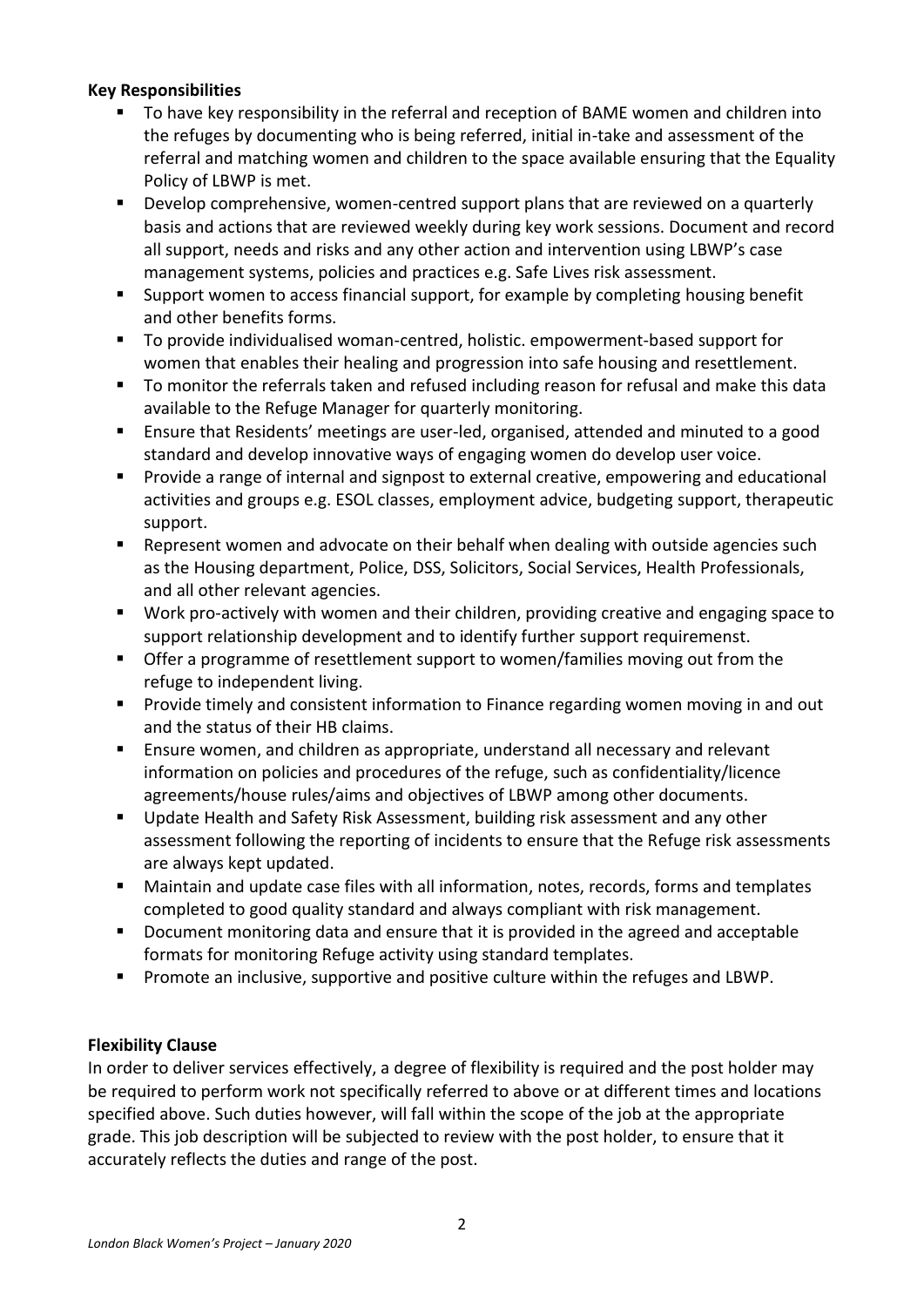#### **General**

- All posts at LBWP are subject to the availability of funding.
- This post is subject to a probationary period of six months which can be extended for an additional three-month term at the discretion of the Director.
- The postholder will be required to work within LBWP's policies and procedures, for example, Adult Safeguarding Policy, Child Protection Policy, Equal Opportunities and Diversity Policy, Health and Safety Policy and the Confidentiality Policy.
- To carry out work in a way that ensures that all professional standards and LBWP's Code of Ethics is upheld and practiced.
- To work at all times in the best interests of LBWP and to avoid any action that may cast LBWP and/or its activities into disrepute.
- To undertake any other reasonable duties as required by LBWP's Senior Management Team / Management Committee.

|                | <b>Experience</b>                                                                                                                                                                | <b>Application</b><br>Form | <b>Interview</b>   |
|----------------|----------------------------------------------------------------------------------------------------------------------------------------------------------------------------------|----------------------------|--------------------|
| $\mathbf{1}$   | Experience of working in a woman's domestic violence refuge,<br>providing all services within the refuge as well as resettlement<br>support.                                     | X                          | X                  |
| $\overline{2}$ | Experience of working with BAME women in a refuge setting.                                                                                                                       | X                          | X                  |
|                | <b>Understanding / Knowledge</b>                                                                                                                                                 |                            |                    |
| 3              | Understanding of domestic violence, violence against women and<br>harmful practices.                                                                                             | X                          | X                  |
| $\overline{4}$ | Good understanding of how local authority services operate<br>including housing, benefits and Adult and Children's Social Care.                                                  |                            | X                  |
| 5              | Good understanding of the quality standards required to deliver high<br>quality refuge services.                                                                                 |                            | X                  |
| 6              | Good understanding of all health and safety, audit and assessment<br>requirements to ensure refuges run effectively and safely.                                                  |                            | $\pmb{\mathsf{X}}$ |
| $\overline{7}$ | Good understanding of the Equalities Act 2010 and how equality,<br>diversity and inclusion apply within LBWP as a Black feminist<br>organisation, and within the refuge service. | X                          | X                  |
|                | <b>Skills and abilities</b>                                                                                                                                                      |                            |                    |
| 8              | Ability to work with women to identify their individual needs,<br>including their safety, and to provide empowering, holistic,<br>personalised support plans.                    | X                          | X                  |
| 9              | Ability to identify and mitigate risks within the refuges, ensuring that                                                                                                         |                            | X                  |